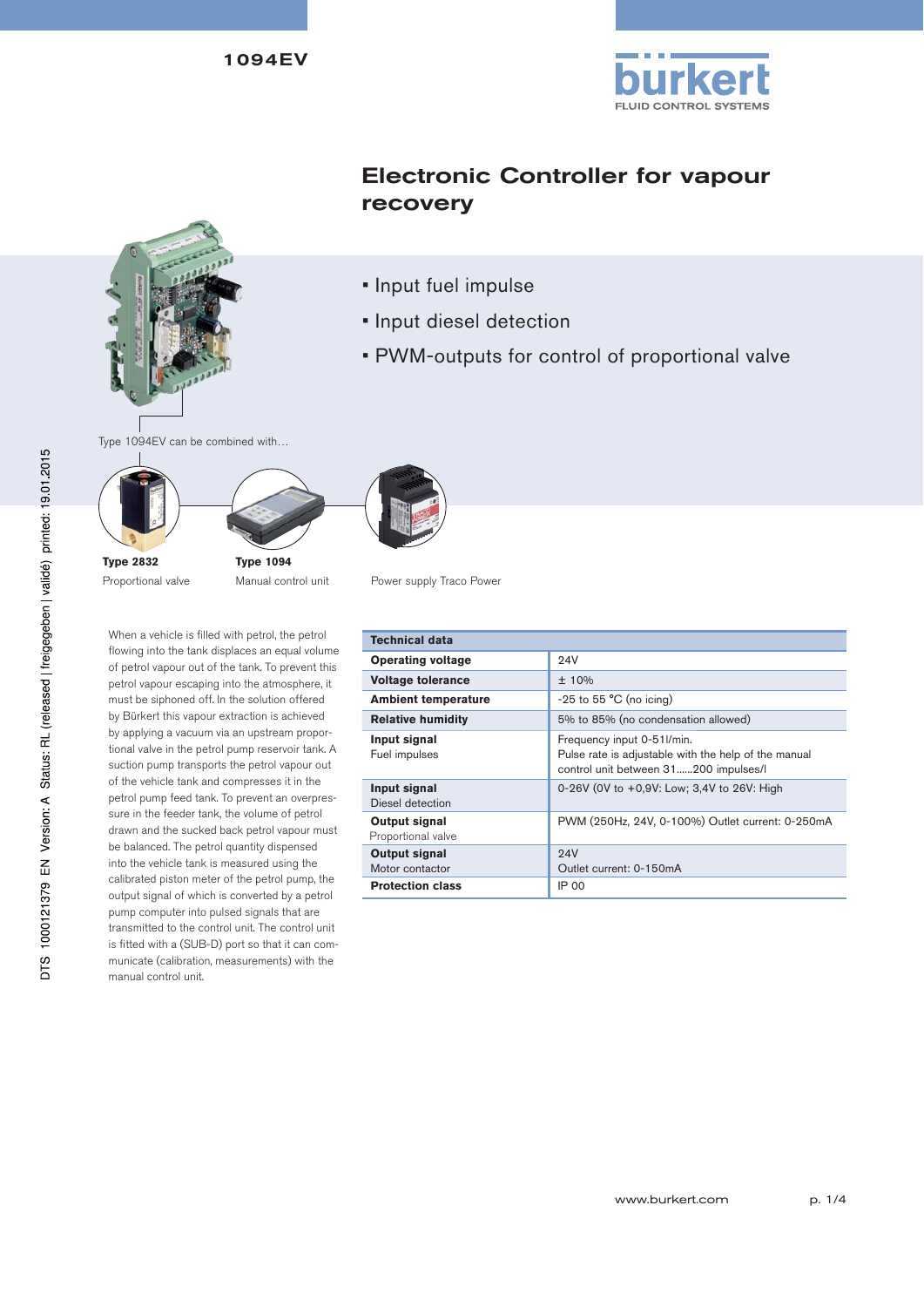

### Method of operation of a filling pump with vapour recovery

The valve flow - gas flow characteristic of a fuel pump system is by nature non-linear. To ensure uniform suction over the entire control range, a linear characteristic curve is required. Accordingly a system calibration is carried out using a control "unit (type MKNE-1904)" in which various points along the characteristic curve are automatically saved in the memory of the control unit. The number of points is dependent on the characteristic curve and is automatically determined by the control unit. Likewise, correction of the characteristic curve takes place automatically by linear interpolation between these points.

At the start of dispensing, the control unit calculates the amount of petrol dispensed from the measured pulse rate. Using the linearised characteristic curve and suction rate K-factor, the setpoint value for the valve flow can now be determined and the proportional valve is controlled accordingly to siphon off the petrol vapour. Upon activation of the proportional valve, the vacuum pump is also started to create a vacuum pressure. Upon completion of petrol dispensing, the petrol pump computer no longer generates any impulses and the vapour recovery proportional valve is closed. Once the shut-off delay has elapsed, the vacuum pump is switched off.



### Ordering chart

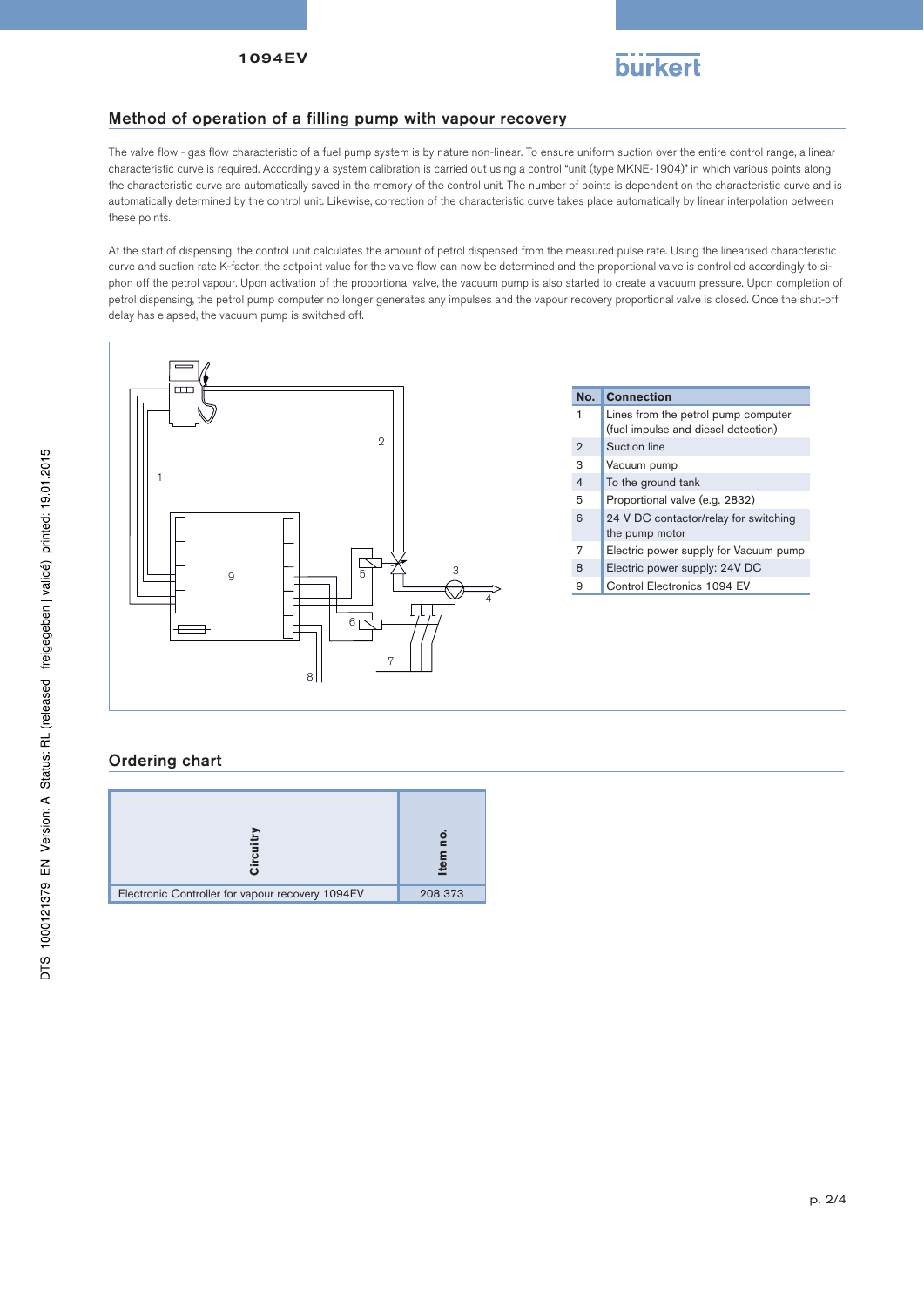

#### Ordering chart for accessory

| Circuitry                                | ġ<br>tem |
|------------------------------------------|----------|
| Manual control unit german               | 645 854  |
| Manual control unit english              | 139 431  |
| Self-adaption set german                 | 137 713  |
| Self adaption set english                | 704 296  |
| Power supply (Traco Power) 24V TBL30-124 | 770 156  |

## PIN Connection